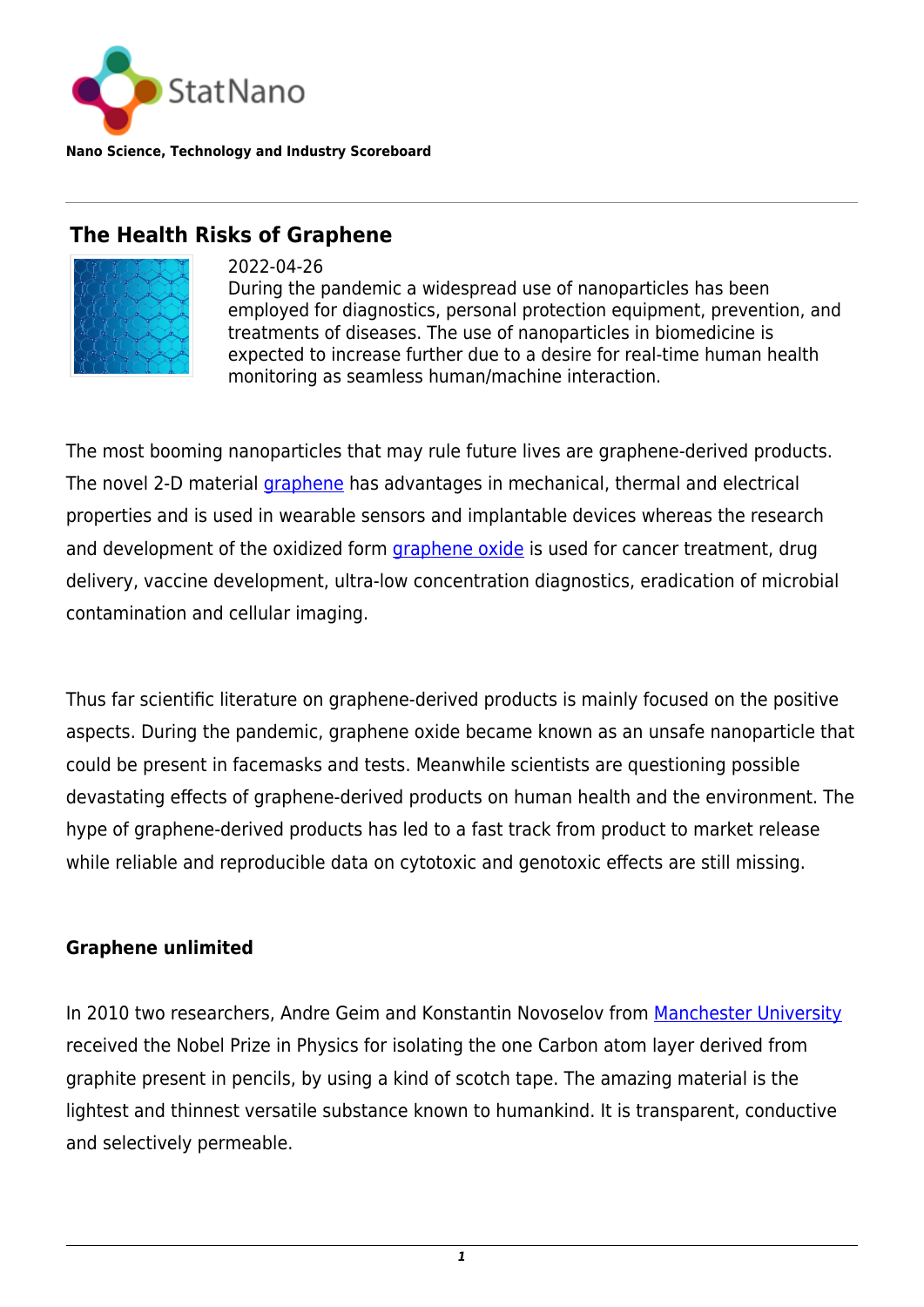The C-atoms are tightly bound in a honeycomb (hexagonal) lattice. Based on the qualities of graphene the material is used in many fields varying from electronics to biomedicine. In 2013 the European Commission started a Future and Emerging Technology project, the Graphene Flagship, with a budget of one billion Euros for a period of ten years with 170 academics and industrial partners from 22 countries involved, now owning many graphene products in pipeline.

However, production of high volume and quality graphene (pure, homogenous and sterile) for affordable prices to implement the possibilities of graphene-derived products in daily life is still a challenge, as well as improving standardization and validation of the cellular systems and biological systems to test various forms of graphene for its toxicity.

The [EU Graphene Flagship Project](https://graphene-flagship.eu/) acknowledges that there are still gaps to fulfill risk-related knowledge. It is expected that application of graphene will reach maturity in the period 2025-2030. EU-manufactured nanomaterials must fulfill the REACH regulations in order to be authorized for industrial production and commercialization.

### **A portal to human-machine interaction**

Many politicians and public health experts promote the introduction of technology in healthcare as a major instrument to manage the prevention, diagnosis, and treatment of diseases. Moreover, it is thought to be beneficial to decrease costs and fill the gap in shortness of healthcare professionals.

The policy would transfer from a focus on disease to prevention which has led to the idea of a Good Health Pass that could be linked to an ID card and vaccination passport. In this way each person can be instructed when and how to act to prevent disease and stay in good health even when traveling to other countries.

A graphene-based sensor platform with non-invasive and invasive application including wearable sensors for monitoring biophysical, biochemical, environmental signals and implantable devices for nervous, cardiovascular, digestive and locomotor systems is

*2*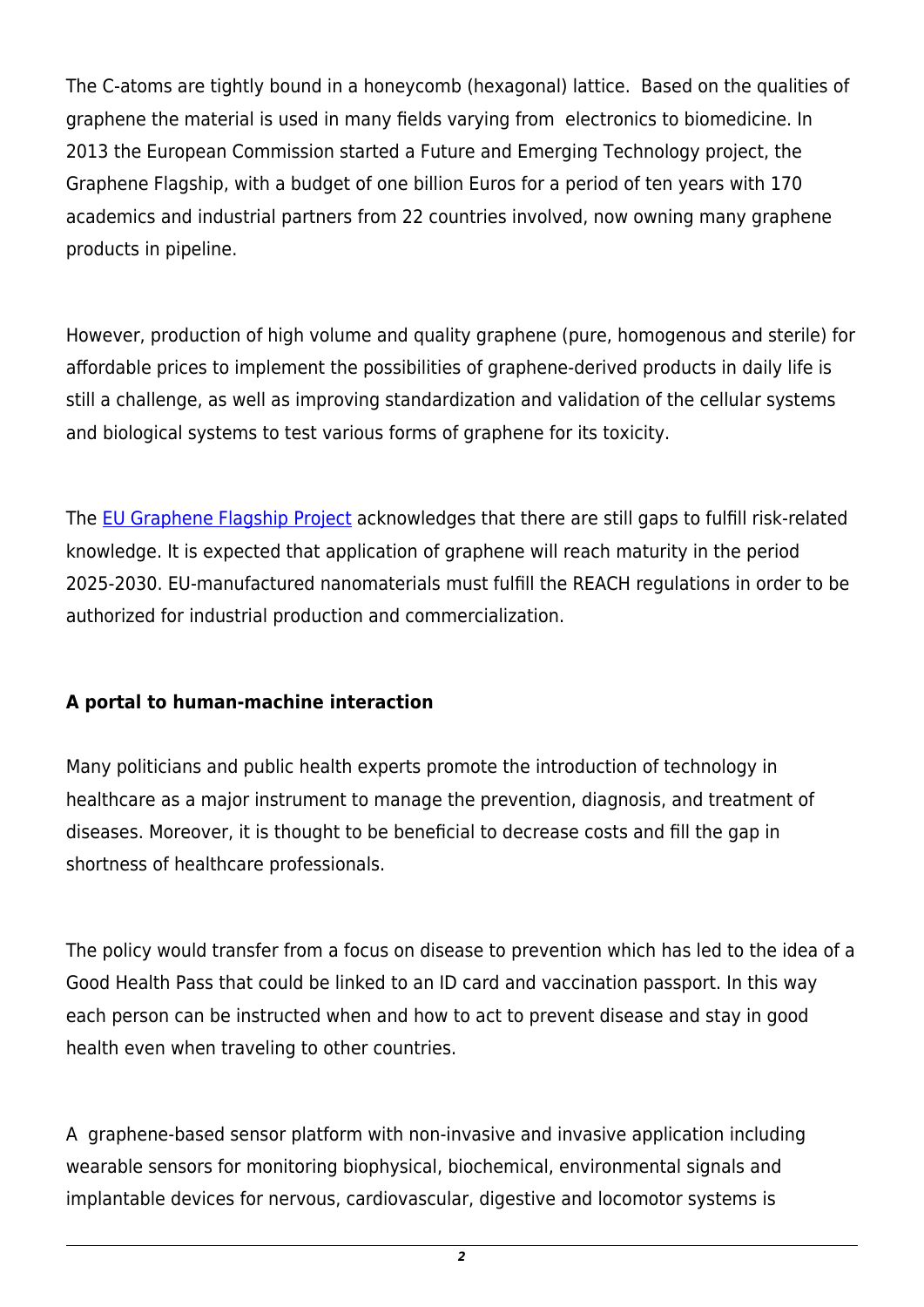predicted to be of enormous value for implementing Artificial Intelligence.

In the Graphene Flagship project various skin patch sensors based on graphene are developed to empower people to continuously monitor and proactively make safer choices. The first invasive neural interface in the brain with the ability to interpret brain signals with unprecedented high fidelity, producing a therapeutic response adapted to the clinical condition of each patient, is expected to enter clinical trials soon. The innovation is linked to the € 1,3 billion EU Human Brain Project to enhance the field of neuroscience computing and brain-related medicine expecting more implantable devices influencing behavior to be developed.

## **Graphene oxide and the human body**

Graphene oxide can unintentionally enter the body through inhalation, dermal contact, and ingestion as it can disperse in many solvents. Toxic effects of GO are dependent on several variables including the route of administration influencing distribution in the body, the dose, the method of synthesis, impurities from the production process and its size and physicochemical properties like oxidation degree.

GO has a high adsorption capacity for proteins, minerals and antibodies in the human body which transforms the structure and form of GO to a bio-corona that can interact with other biomolecules and physiological processes. A difference in biocompatibility was suggested to be due to the differential compositions of the protein corona formed on their surfaces that determine their cell interaction and pro-inflammatory effects.

The many contradictory results from no toxicity to possible long-term serious damage, depending on physicochemical properties and the experimental conditions chosen, ask for a better understanding of its toxicokinetics and mechanisms involved for acute and long-term exposure.

Also, its behavior to biological barriers like skin, blood-brain barrier and barrier of the placenta may vary. Intra and extracellular degradation of GO is mainly orchestrated by

*3*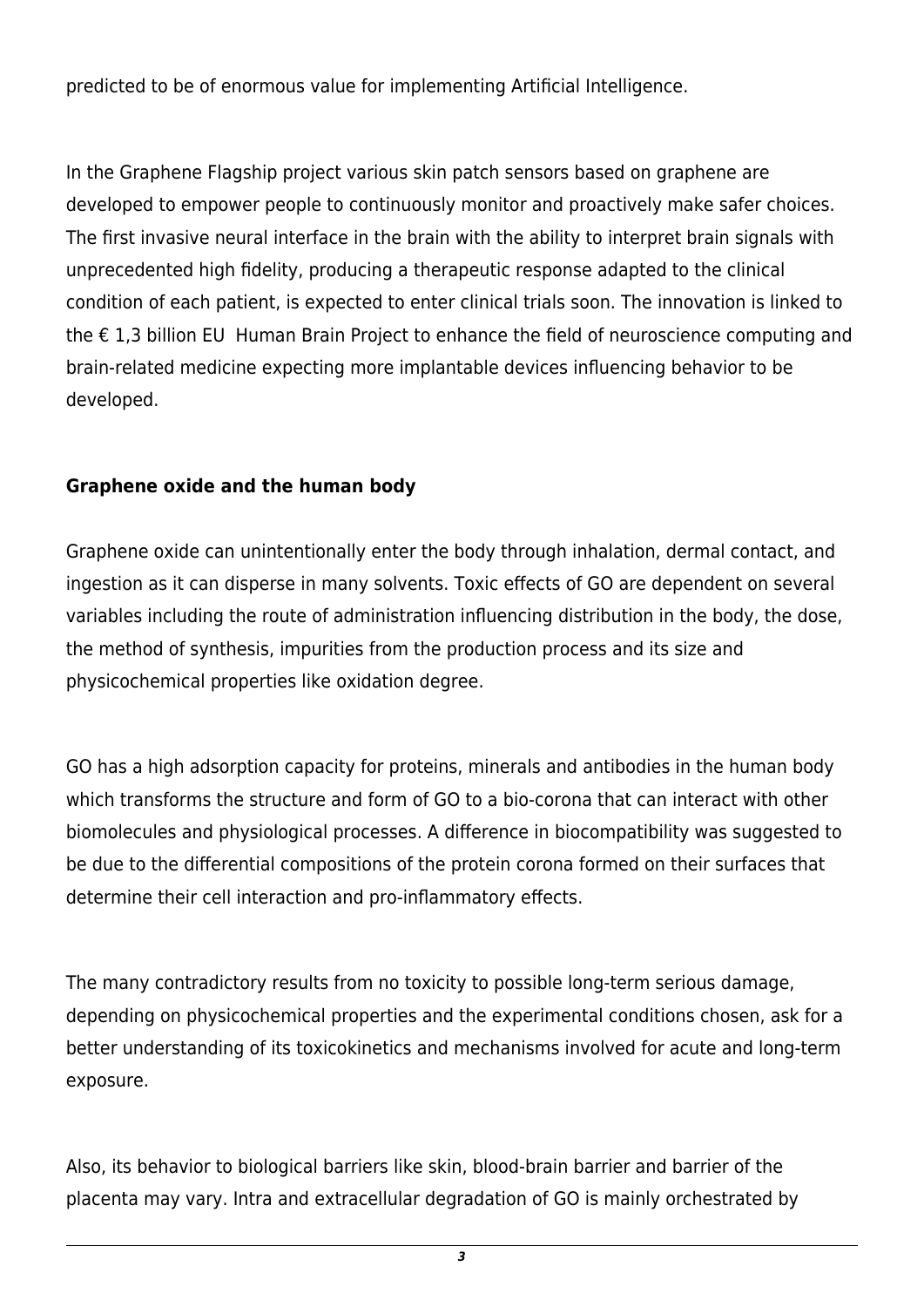macrophages (immune cells) in the different organs. The lung, heart, liver, spleen and intestine are the organs GO is found. In this context it is important to understand the possible risks of the bio persistence in the body and affected cellular membrane integrity, metabolic processes and morphology of organisms. The way in which GO is produced is of key importance for the potential impact on biological systems, biodistribution and excretion by the human body.

### **Graphene oxide and the environment**

Irrespective of forms of graphene a great number of studies have demonstrated that graphene affects a wide range of living organisms including prokaryotes, bacteria, viruses, plants, micro and macroinvertebrates, mammals, human cells and whole animals in vivo. The large part of available current literature indicates that graphene-based nanomaterials are cytotoxic.

Although the mechanism of their cytotoxicity has not yet been established, oxidative stress, cellular penetration and inflammation have been most widely recognized mechanisms for graphene based nanomaterials toxicity in aquatic organisms. Unfortunately, there is still a huge gap of information lacking the effect on organ function, metabolic effects and behavior.

#### **One Health**

Now that the pandemic has come to an end, striving for One Health has become the priority, focusing on surveillance, vaccine, and drug development using new technology. However, experts and politicians are reluctant on the enormous increase in the biohazard with graphene-derived products that have been released in the environment during the pandemic the past two years.

As GO can be easily transported by air and water from hazardous waste the possible negative aspect of a GO pollution of all living creatures is unknown and cannot be excluded. Enhancing effects of GO on the endocrine-disruptive capacities of Bisphenol A have been observed in adult male zebrafish. Sharp edges of GO that can penetrate cell membranes might facilitate